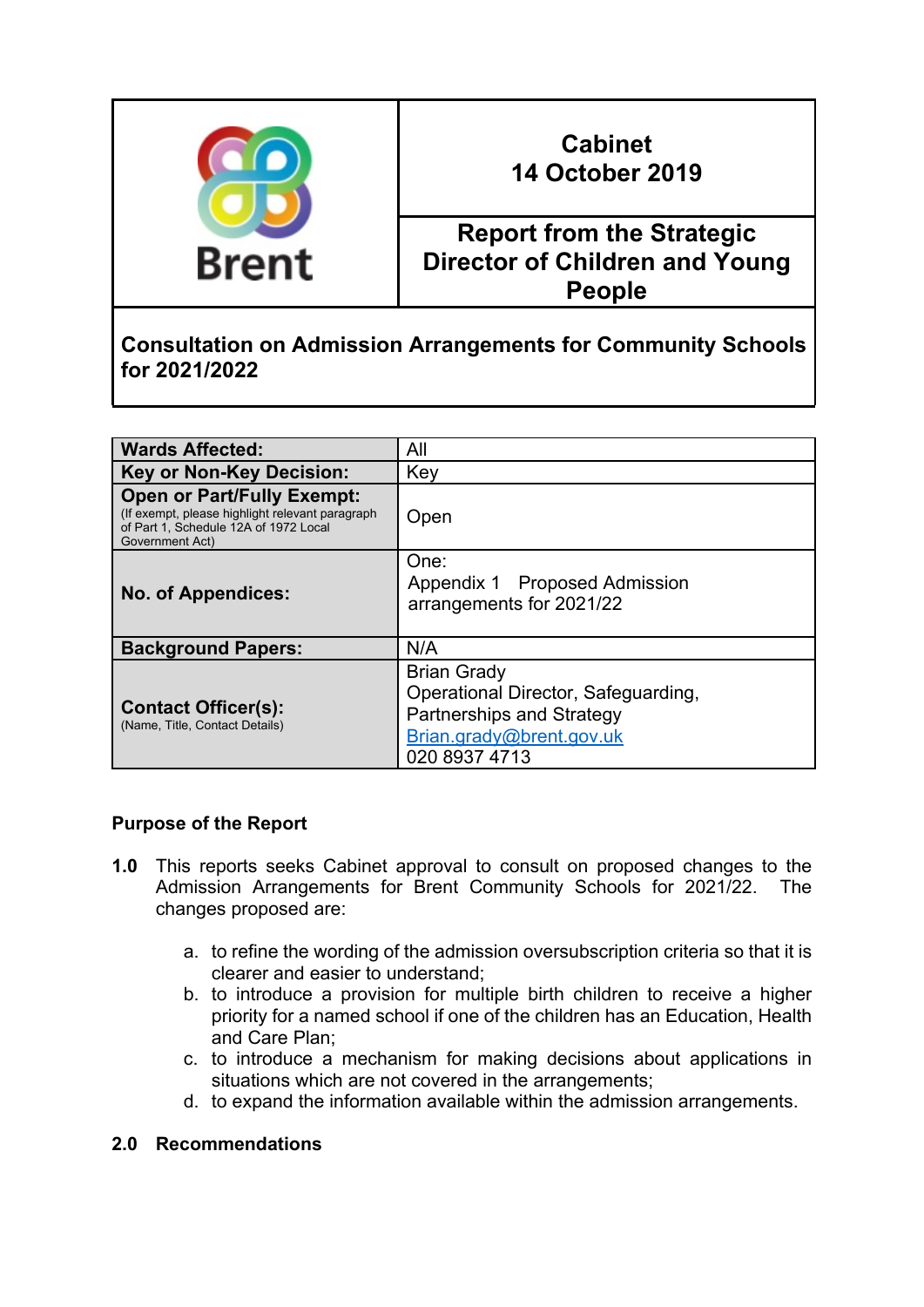That Cabinet:

- 2.1 Agrees to carry out statutory consultation on the proposed changes to Community Schools Oversubscription Criteria as set out in section 4.0 of this report, to take effect for the academic year 2021/22. The consultation is as required by the School Admissions Code, revised in December 2014.
- 2.2 Notes that the results of the consultation will be reported back to Cabinet for a final decision on the proposals by February 2020.

#### **3.0 Detail**

- 3.1 This report relates to the admission arrangements and oversubscription criteria of Brent community primary schools only. Brent Council is the Admission Authority for 30 community primary schools in the borough. Voluntary Aided (VA) and foundation schools, academies and free schools are their own Admission Authority and determine their own admission arrangements and oversubscription criteria.
- 3.2 The School Admissions Code issued under Section 84 of the School Standards and Framework Act is the legal framework for school admission matters. The School Admissions Code requires that Admission Authorities have a mechanism to rank applications in order of priority. All schools and Admission Authorities must have admission arrangements that clearly set out how children will be admitted, including the criteria that will be applied if there are more applications than places at the school. Admission arrangements for Brent community schools are determined by the council as the Admission Authority.
- 3.3 Admission Authorities are only required to consult on their admission arrangements if they are proposing any changes, or if seven years have passed since the last consultation. Brent Council last consulted on a change to its admission arrangements in 2018 for the 2020/21 offer year.
- 3.4 Any consultation to amend or maintain admission arrangements must last for a minimum of 6 weeks and must take place between 1 October and 31 January in the determination year (which is the school year immediately preceding the offer year).
- 3.5 Admission Authorities are required to determine their admission arrangements by 28 February in the determination year.
- 3.6 The consultation period allows parents, other schools, religious authorities and the local community to raise any concerns about proposed admission arrangements. As part of the consultation, officers will ensure that the proposed changes are published on the internet, in the local press, circulated to schools, neighbouring local authorities, places of worship, nurseries and children's centres.

#### **4.0 Proposed Changes**

4.1 The following amendments are proposed to the existing admission arrangements: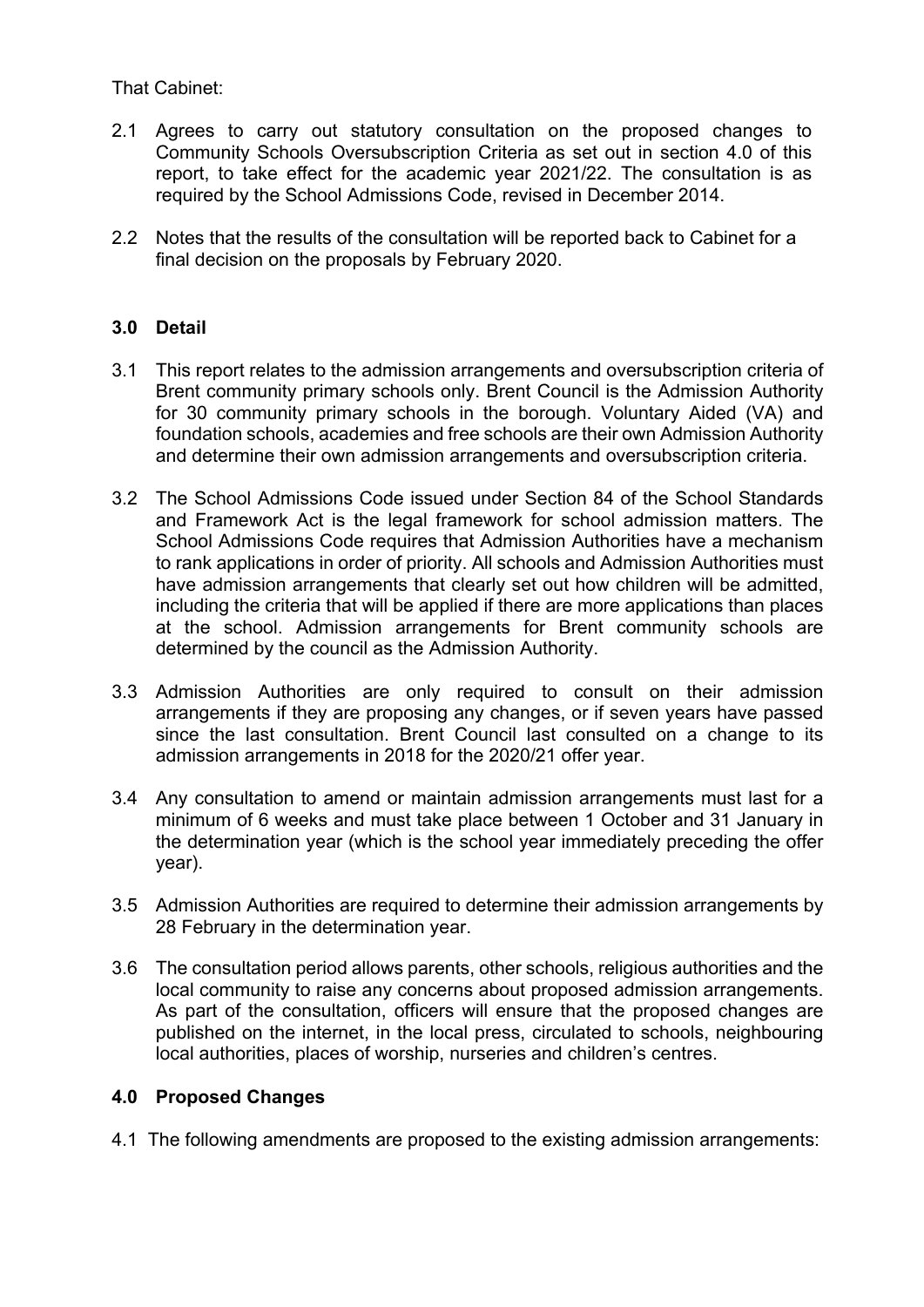- a. to refine the wording of the oversubscription criteria so that it is clearer and easier to understand;
- b. to introduce a provision for multiple birth children to receive a higher priority for a named school if one of the children has an Education, Health and Care Plan;
- c. to introduce a mechanism for making decisions about applications in situations which are not covered in the arrangements;
- d. to expand the information available within the admission arrangements.
- 4.2 No material changes are proposed to the main criteria. However, it is proposed that the wording and format are updated for the purposes of clarity and understanding. The proposed changes include:
	- Clarifying the definition of a previously looked after child
	- Clarifying which junior schools use the third criterion 'Linked infant school'
	- Expanding the definition of what would constitute a medical or social need
	- Clarifying the types of acceptable evidence for this criterion
	- Expanding the sources of advice which may be used in assessing these applications
- 4.3 With the increase in children receiving Education, Health and Care Plans, the local authority is receiving more applications from children of multiple birth whose sibling has an Education, Health and Care Plan which names a specific school. It is proposed that these children are automatically categorised against the social/medical criterion (where they do not meet a higher criterion). This will go some way to ensuring that an offer can be made for all children from the multiple birth at the same school (where no higher preference offer can be made).
- 4.4 The admission arrangements are written to cover all eventualities and ensure parents are clear about how an application should be made, and how it will be processed. If a dispute arises which cannot clearly be resolved within the scope of the admission arrangements, admission legislation or other admission guidance, it is proposed that an admission panel is formed to make a clear and consistent decision. This will not affect a parent or carer's right to appeal if they do not receive an offer at one of their preference schools.
- 4.5 Other changes proposed to the admission arrangements include expansion and additions to the supplementary information provided to cover tie breaker scenarios, address validation, multiple addresses and multiple applications, applications from overseas and applications from members of the UK armed forces.
- 4.6 The Schemes of Co-ordination which are normally included with the admission arrangements are written separately and are based on the suggested wording provided by the London Inter Authority Admissions Group (LIAAG). These will be published on the Brent website by 31 December 2019 and will be appended to the Admission Arrangements when they have been determined.

#### **5.0 Financial Implications**

5.1 There are no specific financial implications for this report.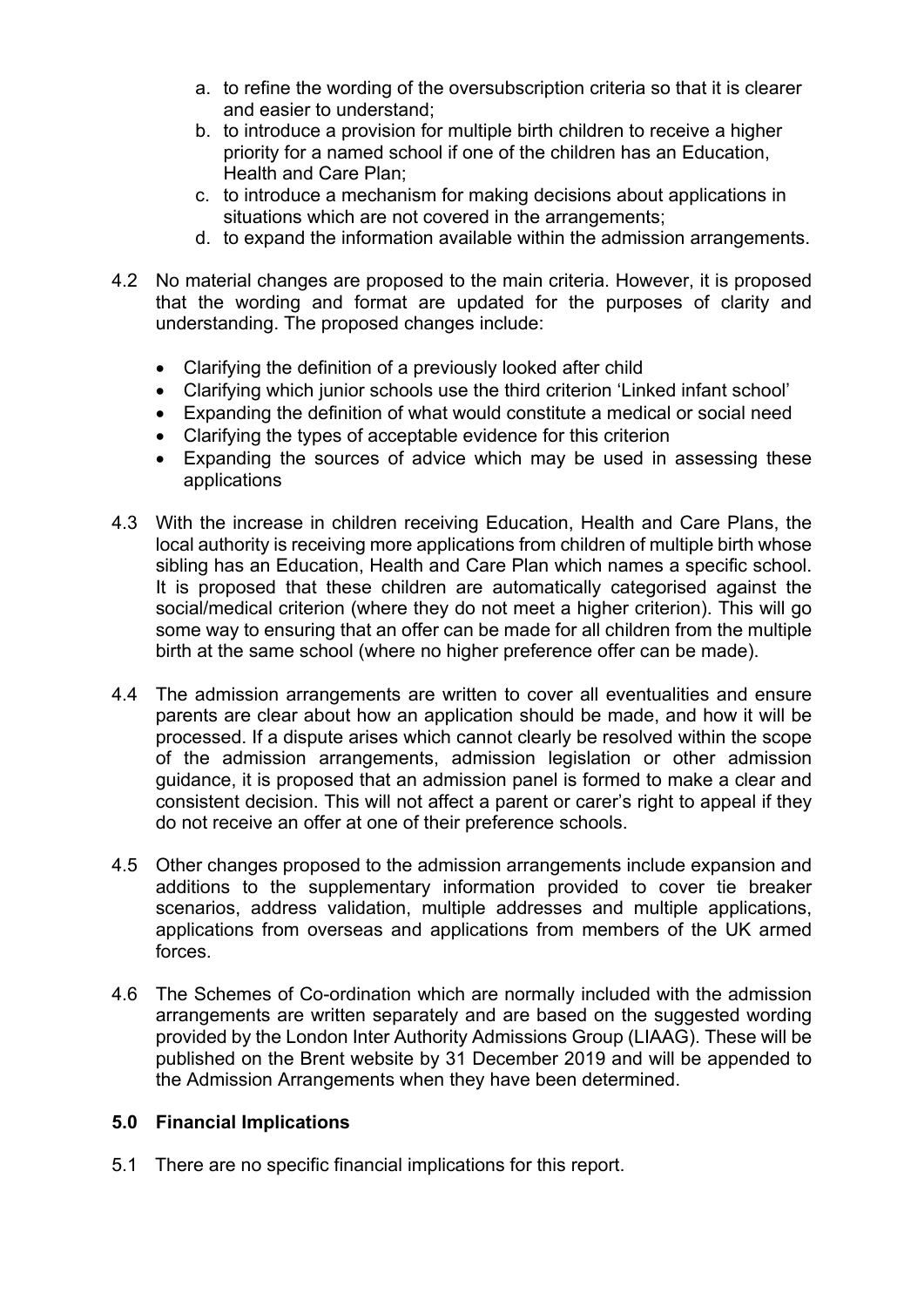#### **6.0 Legal Implications**

- 6.1 The council as Admission Authority has a duty to undertake consultation on admission policies in order to determine admission arrangements, including admission numbers under Part III of the School Standards and Framework Act 1998 and the School Admissions (Admission Arrangements and Co-ordination of Admission Arrangements) (England) Regulations 2012/8.
- 6.2 Admission authorities must act in accordance with the mandatory requirements of the School Admissions Code 2014 and have due regard to the discretionary elements of the Code. They must also act in accordance with other laws relating to admissions and relevant human rights and equalities legislation
- 6.3 Oversubscription criteria must be reasonable, clear, objective and comply with all relevant legislation, including equalities legislation. Highest priority in the oversubscription criteria must be given to looked after children and previously looked after children (Regulation 7, Admission Arrangements Regulations 2012). Subject to these requirements it is for the Admission Authority to decide which criteria would be suitable according to the local circumstances. The criterion proposed to be consulted upon to give priority to children previously in state care outside England, is not referenced by legislation or the School Admissions Code 2014, but may be considered for inclusion as the School Admissions Code does not give a definitive list of acceptable oversubscription criteria.
- 6.4 The local authority must determine the Admission Arrangements for 2021/22 by 28 February 2020.

#### **7.0 Equality Implications**

- 7.1 The public sector equality duty, as set out in section 149 of the Equality Act 2010, requires the Council, when exercising its functions, to have "due regard" to the need to eliminate discrimination, harassment and victimisation and other conduct prohibited under the Act, to advance equality of opportunity and foster good relations between those who have a "protected characteristic" and those who do not share that protected characteristic. The protected characteristics are: age, disability, gender reassignment, marriage and civil partnership, pregnancy and maternity, race, religion or belief, sex, and sexual orientation.
- 7.2 Having due regard involves the need to enquire into whether and how a proposed decision disproportionately affects people with a protected characteristic and the need to consider taking steps to meet the needs of persons who share a protected characteristic that are different from the needs of persons who do not share it. This includes removing or minimising disadvantages suffered by persons who share a protected characteristic that are connected to that characteristic.
- 7.3 There is no prescribed manner in which the council must exercise its public sector equality duty but having an adequate evidence base for its decision is necessary. The Admission Criteria ensure fair access to school places. Cabinet